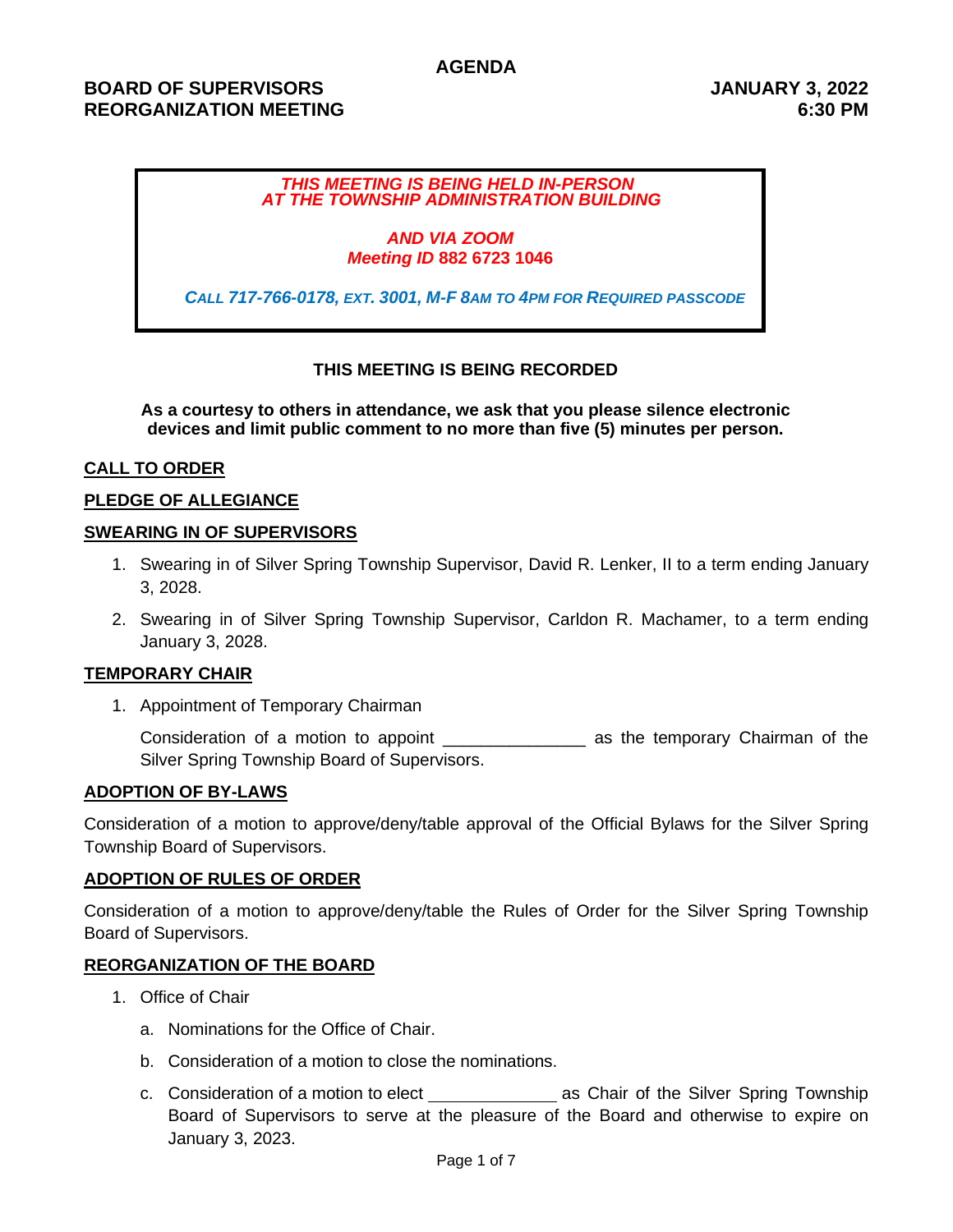# **BOARD OF SUPERVISORS JANUARY 3, 2022 REORGANIZATION MEETING 6:30 PM**

- 2. Office of Vice-Chair
	- a. Nominations for the Office of Vice-Chair.
	- b. Consideration of a motion to close the nominations.
	- c. Consideration of a motion to elect \_\_\_\_\_\_\_\_\_\_\_\_\_\_\_\_\_\_\_\_\_\_\_ as Vice-Chair of the Silver Spring Township Board of Supervisors to serve at the pleasure of the Board and otherwise to expire on January 3, 2023.

### **ANNOUNCEMENTS/PRESENTATIONS**

1. An Executive Session was held immediately prior to the meeting to discuss personnel matters.

## **PUBLIC COMMENT**

### **MEETING DATES**

Consideration of a motion to establish the following 2022 meeting schedule for the Silver Spring Township Board of Supervisors, with all meetings to be held at the Township Administration Building, unless otherwise noted, beginning at 6:30 PM:

- January 26
- February 23
- $\bullet$  June 22
- 
- March 23
- April 27
- May 25
- July 27 • August 24
- September 28
- October 26
- November 16
- December 14
- *January 3, 2023 Re-Org*

## **TOWNSHIP APPOINTMENTS**

Consideration of a motion to approve the following individuals to official Township Appointments for the positions listed with terms to expire on January 3, 2023: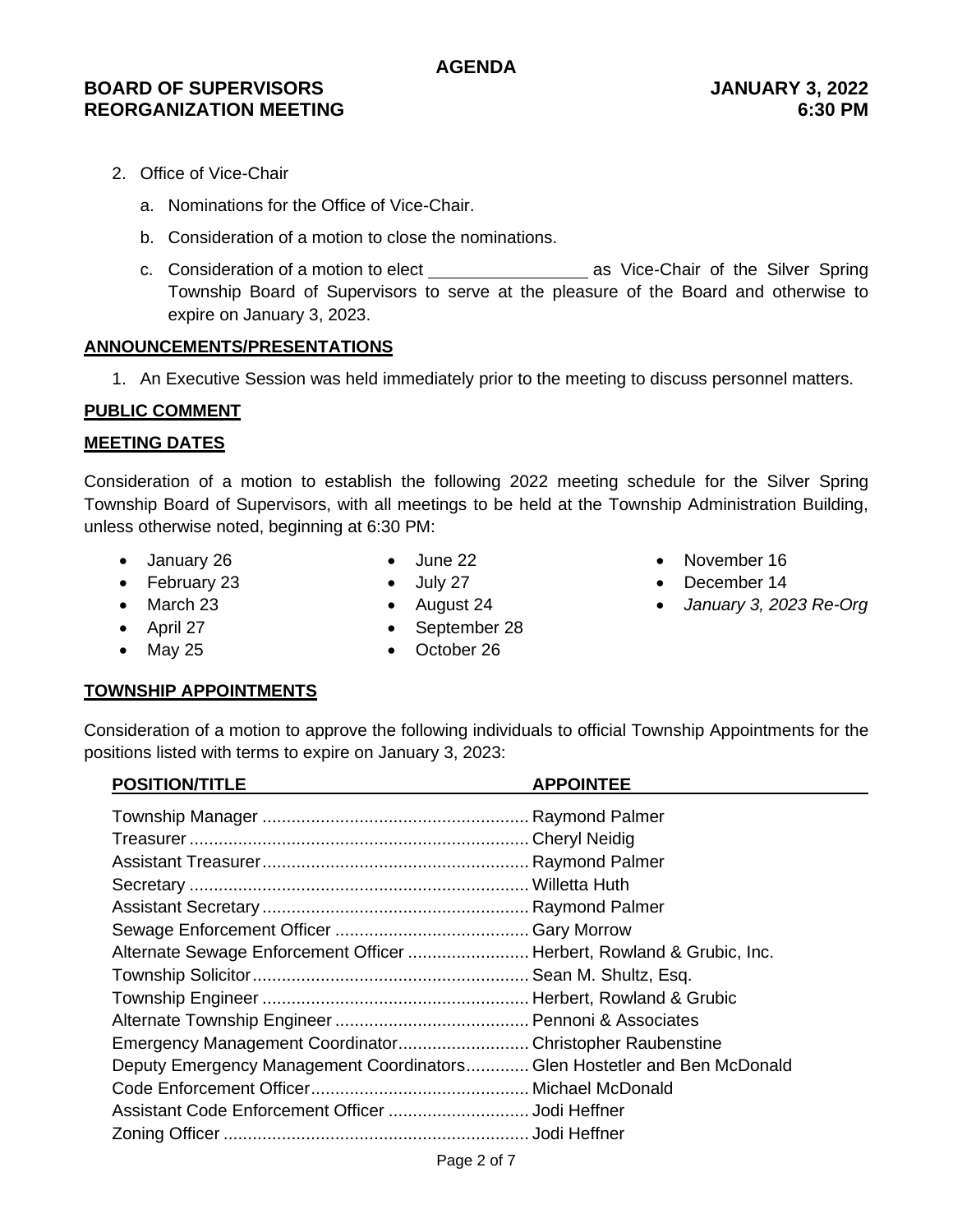# **BOARD OF SUPERVISORS JANUARY 3, 2022 REORGANIZATION MEETING 6:30 PM**

| Cumberland County Tax Bureau Committee Rep  Cheryl Neidig                |  |
|--------------------------------------------------------------------------|--|
| Cumberland County Tax Bureau Committee Alternate Raymond Palmer          |  |
|                                                                          |  |
| Municipal Advisory Board Delegate Nancy Konhaus Griffie                  |  |
|                                                                          |  |
|                                                                          |  |
| Pension Fund Investment Manager/Depository Roof Advisory Group           |  |
| Police Pension Board Police Representative  Seth Weikert                 |  |
| Police Pension Board Citizen Representative  Don Gay                     |  |
| PSATS State Convention Voting Delegate David R. Lenker, II               |  |
| PSATS State Convention Alternate Voting Delegate Harry D. Kotzmoyer, Jr. |  |
|                                                                          |  |

### **COMMITTEE/BOARD APPOINTMENTS**

Consideration of a motion to appoint the following individuals as members of various Silver Spring Township Boards and Committees, with new term expirations as noted:

| <b>COMMITTEE/BOARD</b>                                      | <b>2022 APPOINTEE</b>                           | <b>FOR A TERM</b><br><b>EXPIRING</b> |  |  |
|-------------------------------------------------------------|-------------------------------------------------|--------------------------------------|--|--|
| Agricultural Security Area Advisory Committee (1 Year Term) |                                                 |                                      |  |  |
|                                                             |                                                 |                                      |  |  |
|                                                             |                                                 |                                      |  |  |
|                                                             |                                                 |                                      |  |  |
|                                                             |                                                 |                                      |  |  |
|                                                             |                                                 |                                      |  |  |
| Business Advisory Council (3 Year Term)                     |                                                 |                                      |  |  |
|                                                             |                                                 |                                      |  |  |
|                                                             |                                                 |                                      |  |  |
| Conservation & Preservation Committee (1 Year Term)         |                                                 |                                      |  |  |
|                                                             |                                                 |                                      |  |  |
|                                                             |                                                 |                                      |  |  |
|                                                             |                                                 |                                      |  |  |
|                                                             |                                                 |                                      |  |  |
|                                                             |                                                 |                                      |  |  |
|                                                             |                                                 |                                      |  |  |
|                                                             |                                                 |                                      |  |  |
|                                                             | Stephanie Williams, County Rep. January 3, 2023 |                                      |  |  |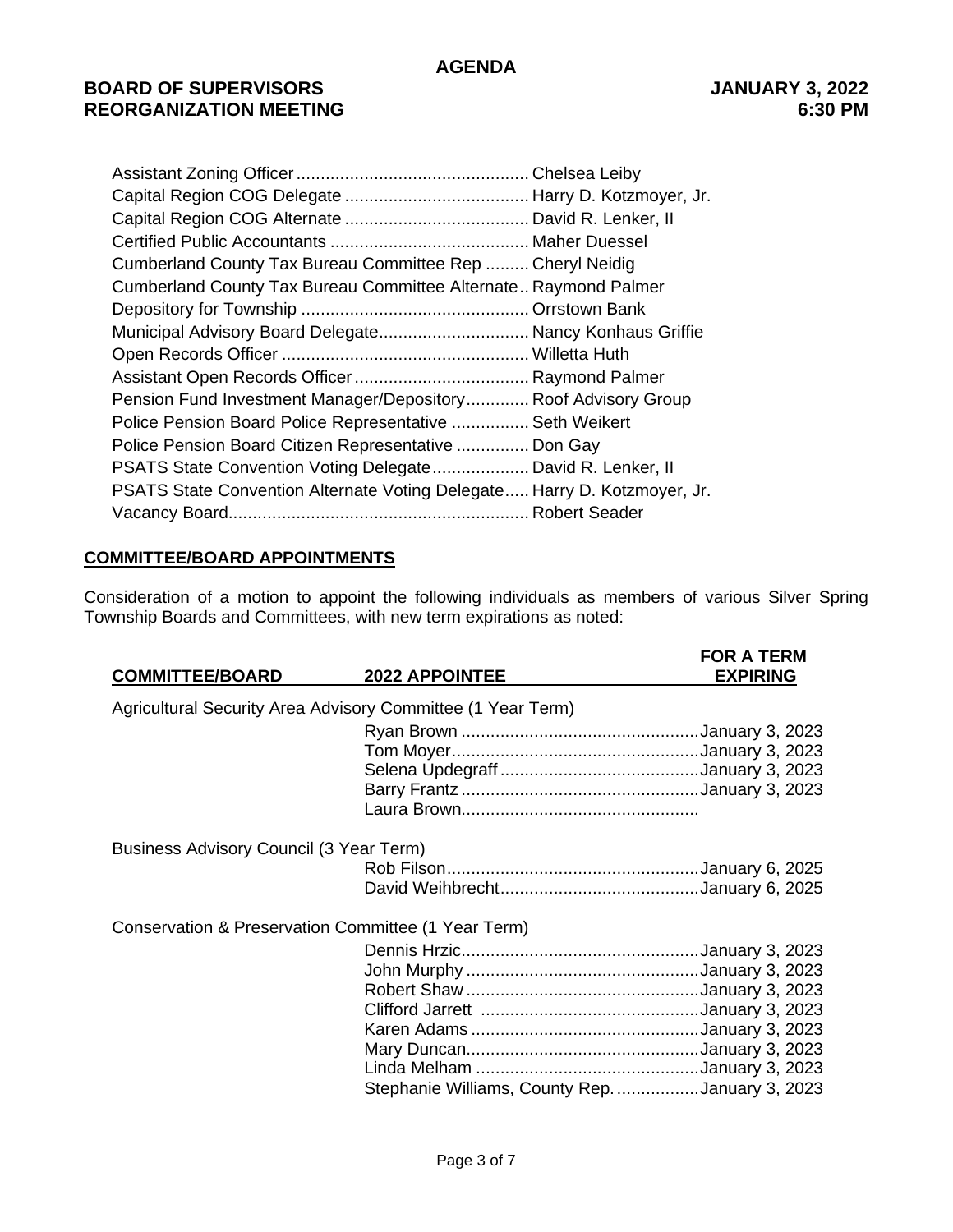# **BOARD OF SUPERVISORS JANUARY 3, 2022 REORGANIZATION MEETING**

| Emergency Management Agency (1 Year Term)    |                                                                                                                                                                                                                             |  |  |  |
|----------------------------------------------|-----------------------------------------------------------------------------------------------------------------------------------------------------------------------------------------------------------------------------|--|--|--|
|                                              | Curt Hall, Firefighting Branch DirectorJanuary 3, 2023<br>Doug McDonald, Firefighting Branch Dir January 3, 2023<br>Ben McDonald, Citizen RepresentativeJanuary 3, 2023<br>Mike Ott, Citizen Representative January 3, 2023 |  |  |  |
|                                              |                                                                                                                                                                                                                             |  |  |  |
| Land Preservation Review Board (3 Year Term) |                                                                                                                                                                                                                             |  |  |  |
|                                              |                                                                                                                                                                                                                             |  |  |  |
| New Kingstown Vision Committee (1 Year Term) |                                                                                                                                                                                                                             |  |  |  |
|                                              |                                                                                                                                                                                                                             |  |  |  |
|                                              |                                                                                                                                                                                                                             |  |  |  |
|                                              |                                                                                                                                                                                                                             |  |  |  |
|                                              |                                                                                                                                                                                                                             |  |  |  |
|                                              |                                                                                                                                                                                                                             |  |  |  |
|                                              |                                                                                                                                                                                                                             |  |  |  |
|                                              |                                                                                                                                                                                                                             |  |  |  |
|                                              |                                                                                                                                                                                                                             |  |  |  |
|                                              |                                                                                                                                                                                                                             |  |  |  |
| Planning Commission (4 Year Term)            |                                                                                                                                                                                                                             |  |  |  |
|                                              |                                                                                                                                                                                                                             |  |  |  |
|                                              |                                                                                                                                                                                                                             |  |  |  |
|                                              |                                                                                                                                                                                                                             |  |  |  |
|                                              |                                                                                                                                                                                                                             |  |  |  |
| Sewer Authority (5 Year Term)                |                                                                                                                                                                                                                             |  |  |  |
|                                              |                                                                                                                                                                                                                             |  |  |  |
| Veterans Committee (1 Year Term)             |                                                                                                                                                                                                                             |  |  |  |
|                                              |                                                                                                                                                                                                                             |  |  |  |
|                                              |                                                                                                                                                                                                                             |  |  |  |
|                                              |                                                                                                                                                                                                                             |  |  |  |
|                                              |                                                                                                                                                                                                                             |  |  |  |
|                                              |                                                                                                                                                                                                                             |  |  |  |
|                                              |                                                                                                                                                                                                                             |  |  |  |
|                                              |                                                                                                                                                                                                                             |  |  |  |
| Zoning Hearing Board (3 Year Term)           |                                                                                                                                                                                                                             |  |  |  |
|                                              |                                                                                                                                                                                                                             |  |  |  |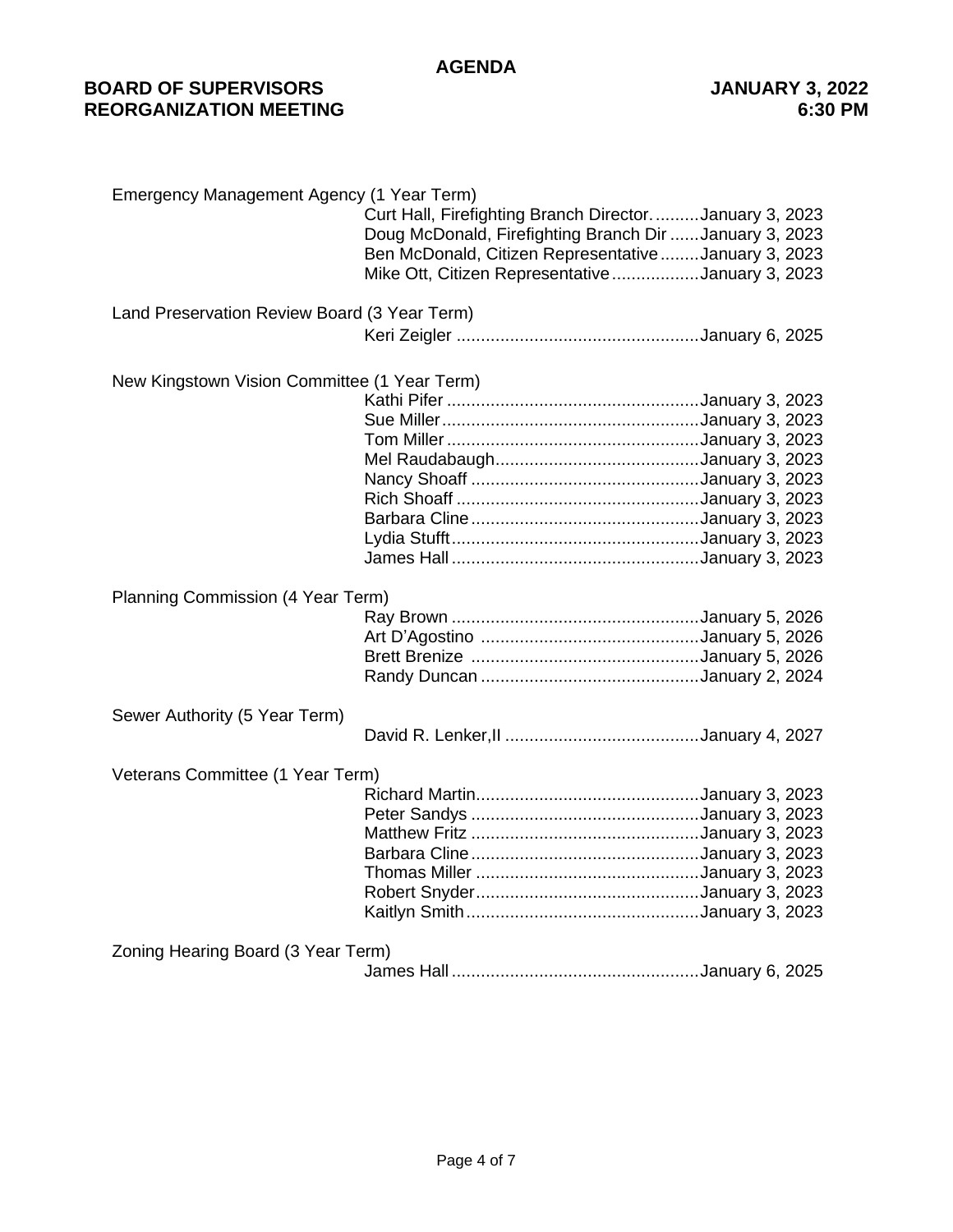# **BOARD OF SUPERVISORS JANUARY 3, 2022 REORGANIZATION MEETING 6:30 PM**

# **COMMITTEE LIAISON APPOINTMENTS**

Consideration of a motion to appoint the following Township Supervisors as liaisons for the indicated Committees/Boards:

### **HOLIDAY SCHEDULE**

Consideration of a motion to establish the following 2022 Holiday Schedule for non-bargaining Township employees: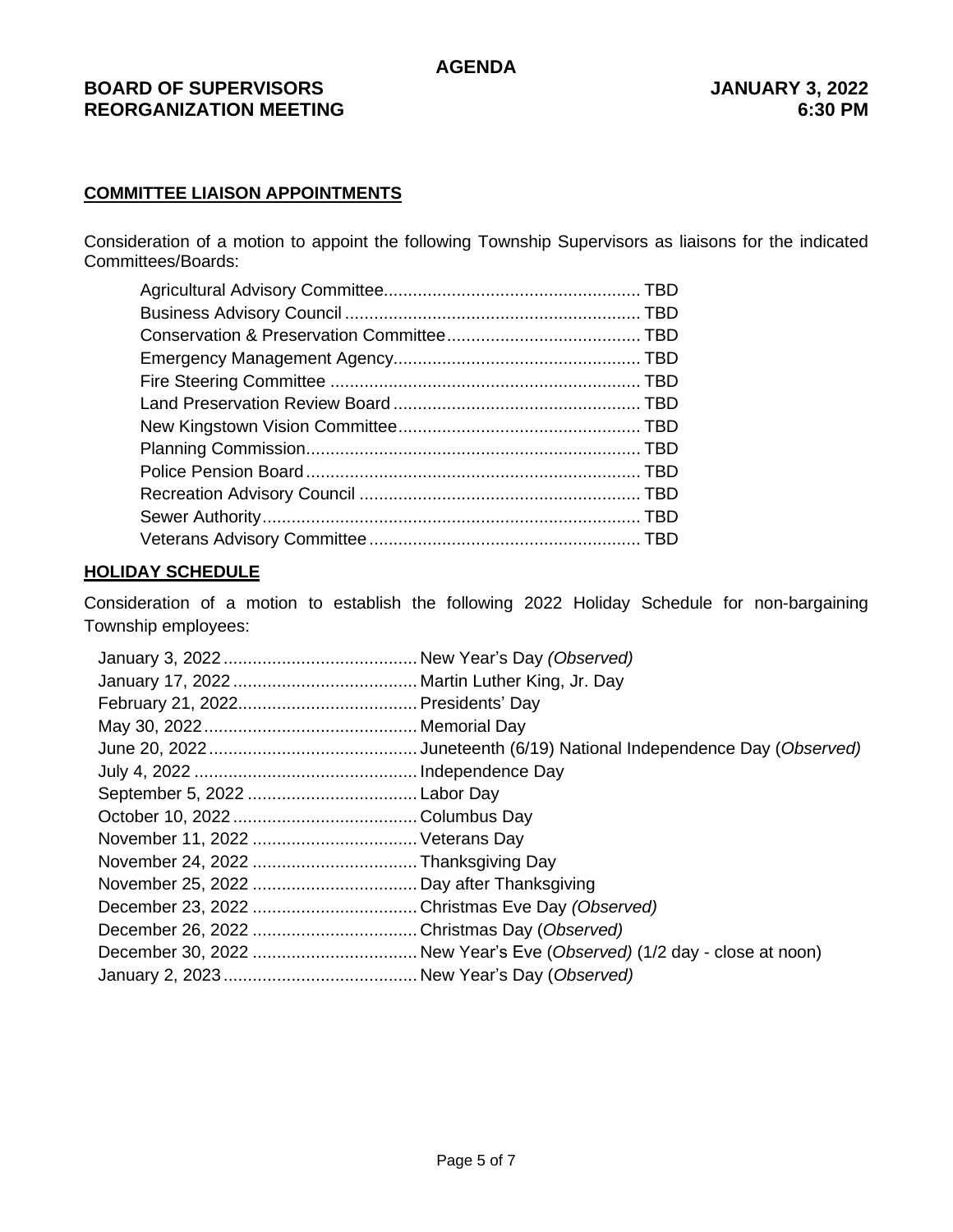#### **AGREEMENTS**

- 1. New Kingstown Fire Company (NKFC)
	- a. Fire Protection Agreement
	- b. 2022 Activities

Consideration of a motion to approve/deny/table the 2022 Fire Protection Agreement with the New Kingstown Fire Company, recognize NKFC as an official fire service agency in Silver Spring Township and approve their list of 2022 activities for worker's compensation purposes.

- 2. Silver Spring Community Fire Company (SSCFC)
	- a. Fire Protection Agreement
	- b. 2022 Activities

Consideration of a motion to approve/deny/table the 2022 Fire Protection Agreement with the Silver Spring Community Fire Company, recognize SSCFC as an official fire service agency in Silver Spring Township and approve their list of 2022 activities for worker's compensation purposes.

- 3. Silver Spring Ambulance & Rescue Association (SSARA)
	- a. Ambulance Services Agreement
	- b. 2022 Activities

Consideration of a motion to approve/deny/table the 2022 Ambulance Services Agreement with the Silver Spring Ambulance through June 30, 2022, recognize SSARA as the official ambulance services provider for Silver Spring Township, and approve their list of 2022 activities for worker's compensation purposes.

#### **NEW BUSINESS**

1. Employee Status – Township Manager

Consideration of a motion to approve/deny/table regular full-time status for Raymond Palmer, Township Manager, upon successful completion of his probationary period on January 6, 2022.

2. Resolution No. 2022-01: Fee Schedule

Consideration of a motion to approve/deny/table Resolution 2022-01, establishing the 2022 Fee Schedule.

3. Signature Cards

Consideration of a motion to authorize the signing of checks and necessary signature cards by the Chairman, Vice-Chairman, Township Manager and Township Treasurer.